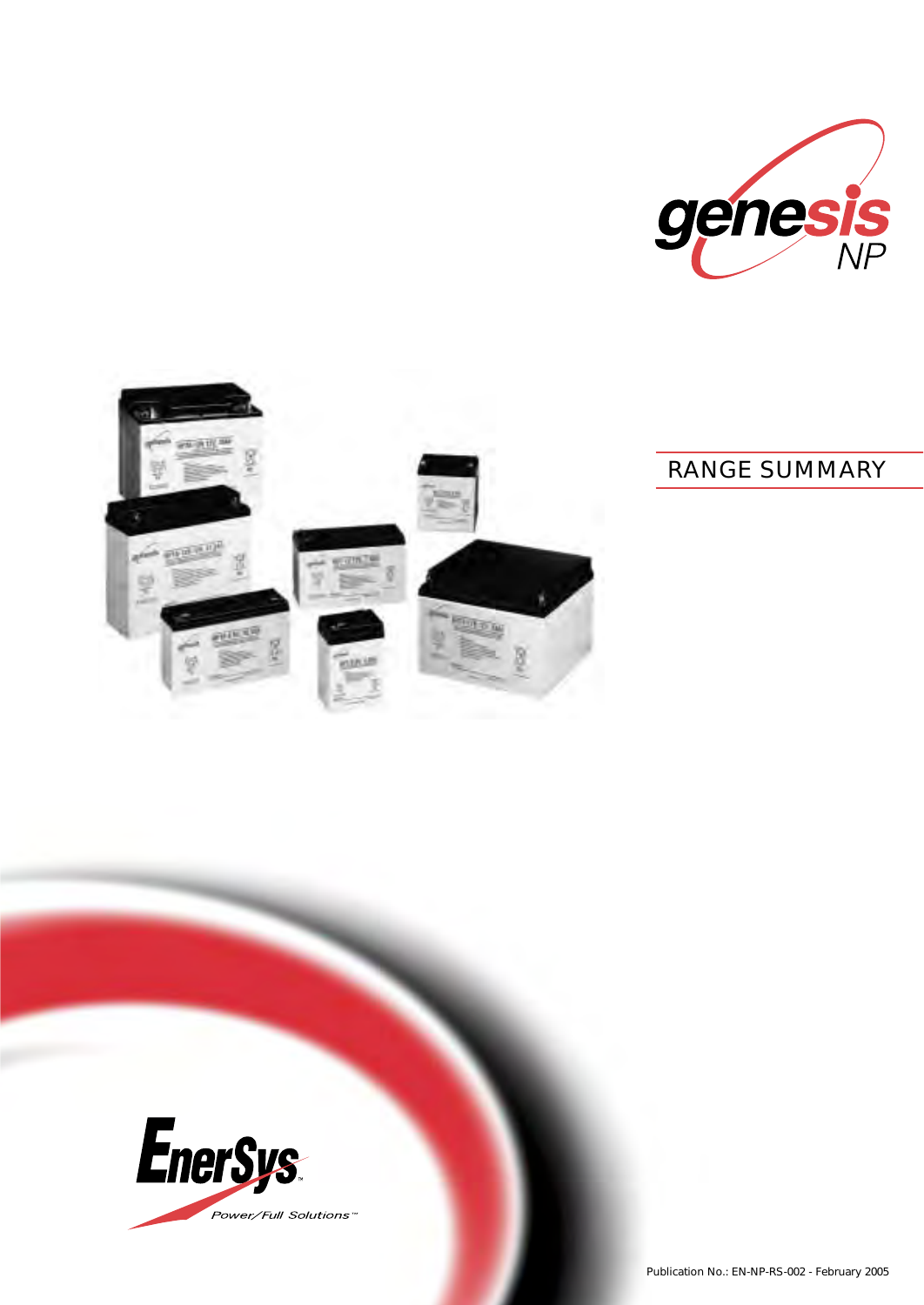# *Sealed Rechargeable, Valve Regulated Lead-Acid Batteries*

## **GENERAL SPECIFICATIONS**

### **GENESIS NP SERIES**

| <b>Type</b>    | FR Type*         | <b>Volts</b> | Nominal<br>Capacity<br>(20 hr rate - Ah) | Length |       | Width |       | <b>Overall Height</b><br>Incl. Terminals |       | <b>Approx</b><br>Weight |        |                |                          |
|----------------|------------------|--------------|------------------------------------------|--------|-------|-------|-------|------------------------------------------|-------|-------------------------|--------|----------------|--------------------------|
|                |                  |              |                                          | mm.    | (in.) | mm    | (in.) | mm.                                      | (in.) | kgs.                    | (lbs.) | Layout         | <b>Terminals</b>         |
| NP1.2-6        | NP1.2-6FR        | 6            | 1.2                                      | 97.0   | 3.82  | 24.0  | 0.95  | 54.5                                     | 2.14  | 0.30                    | 0.66   | 1              | Α                        |
| NP2.8-6        | NP2.8-6FR        |              | 2.8                                      | 66.0   | 2.60  | 33.0  | 1.30  | 104.0                                    | 4.09  | 0.59                    | 1.30   | 2              | Α                        |
| NP3-6          | NP3-6FR          |              | 3.4                                      | 134.0  | 5.28  | 34.0  | 1.34  | 64.0                                     | 2.52  | 0.69                    | 1.52   | 1              | Α                        |
| NP4-6          | NP4-6FR          |              | 4.0                                      | 70.0   | 2.76  | 47.0  | 1.85  | 106.0                                    | 4.17  | 0.80                    | 1.76   | 5              | A/C                      |
| NP4.5-6        | NP4.5-6FR        |              | 4.5                                      | 70.0   | 2.76  | 47.0  | 1.85  | 106.0                                    | 4.17  | 0.85                    | 1.87   | 5              | A/C                      |
| <b>NP7-6</b>   | NP7-6FR          |              | 7.0                                      | 151.0  | 5.95  | 34.0  | 1.34  | 97.5                                     | 3.84  | 1.34                    | 2.95   | 1              | A/C                      |
| NP8.5-6        | NP8.5-6FR        |              | 8.5                                      | 98.5   | 3.88  | 56.2  | 2.21  | 117.7                                    | 4.63  | 1.60                    | 3.53   | 6              | A/C                      |
| NP10-6         | <b>NP10-6FR</b>  |              | 10.0                                     | 151.0  | 5.95  | 50.0  | 1.97  | 97.5                                     | 3.84  | 2.05                    | 4.52   | 1              | A/C                      |
| NP12-6         | <b>NP12-6FR</b>  |              | 12.0                                     | 151.0  | 5.95  | 50.0  | 1.97  | 97.5                                     | 3.84  | 2.15                    | 4.74   | $\mathbf{1}$   | $\mathsf C$              |
| NP0.8-12       | NP0.8-12FR**     |              | 0.8                                      | 96.0   | 3.78  | 25.0  | 0.98  | 62.4                                     | 2.46  | 0.37                    | 0.82   | 7              | G/H                      |
| NP1.2-12       | NP1.2-12FR       |              | 1.2                                      | 97.0   | 3.82  | 47.0  | 1.85  | 55.5                                     | 2.18  | 0.56                    | 1.23   | 3              | Α                        |
| NP2-12         | <b>NP2-12FR</b>  |              | 2.0                                      | 150.0  | 5.91  | 20.0  | 0.79  | 89.5                                     | 3.52  | 0.68                    | 1.50   | 8              | B                        |
| <b>NP2-12C</b> | <b>NP2-12CFR</b> |              | 2.0                                      | 182.0  | 7.17  | 23.7  | 0.93  | 61.3                                     | 2.41  | 0.78                    | 1.76   | 9              | D                        |
| NP2.3-12       | NP2.3-12FR       |              | 2.3                                      | 178.0  | 7.01  | 35.0  | 1.38  | 64.0                                     | 2.52  | 0.96                    | 2.12   | 1              | Α                        |
| NP2.9-12       | NP2.9-12FR       |              | 2.9                                      | 79.0   | 3.11  | 56.0  | 2.20  | 105.0                                    | 4.13  | 1.21                    | 2.67   | 2              | Α                        |
| NP3-12         | <b>NP3-12FR</b>  |              | 3.0                                      | 132.0  | 5.20  | 33.0  | 1.30  | 104.5                                    | 4.11  | 1.20                    | 2.65   | 1              | Α                        |
| NP3.4-12       | NP3.4-12FR       |              | 3.4                                      | 134.0  | 5.28  | 67.0  | 2.64  | 64.0                                     | 2.52  | 1.37                    | 3.02   | 3              | Α                        |
| NP4-12         | <b>NP4-12FR</b>  |              | 4.0                                      | 90.0   | 3.54  | 70.0  | 2.76  | 107.0                                    | 4.21  | 1.60                    | 3.53   | 1              | A/C                      |
| NP5-12         | <b>NP5-12FR</b>  | 12           | 5.0                                      | 89.6   | 3.53  | 69.6  | 2.74  | 107.0                                    | 4.21  | 1.76                    | 3.83   | 1              | A/C                      |
| NP7-12         | <b>NP7-12FR</b>  |              | 7.0                                      | 151.0  | 5.95  | 65.0  | 2.56  | 97.5                                     | 3.84  | 2.59                    | 5.71   | 4              | A/C                      |
| NP12-12        | <b>NP12-12FR</b> |              | 12.0                                     | 151.0  | 5.95  | 98.0  | 3.86  | 97.5                                     | 3.84  | 4.06                    | 8.95   | 4              | $\mathsf C$              |
| NP18-12        | <b>NP18-12FR</b> |              | 17.2                                     | 181.0  | 7.13  | 76.2  | 3.00  | 167.0                                    | 6.58  | 6.06                    | 13.36  | 2              | F                        |
| NP24-12        | <b>NP24-12FR</b> |              | 25.0                                     | 166.0  | 6.54  | 175.0 | 6.89  | 125.0                                    | 4.92  | 8.80                    | 19.40  | 2              | F                        |
| NP33-12        | NP33-12FR        |              | 33.0                                     | 195.5  | 7.70  | 130.0 | 5.12  | 179.0                                    | 7.05  | 12.30                   | 27.12  | 1              | E/F                      |
| NP38-12        | NP38-12FR        |              | 40.0                                     | 197.0  | 7.76  | 165.0 | 6.50  | 170.0                                    | 6.99  | 15.03                   | 33.14  | $\overline{2}$ | F                        |
| NP55-12        | <b>NP55-12FR</b> |              | 55.0                                     | 229.0  | 9.02  | 138.0 | 5.43  | 228.0                                    | 8.98  | 18.20                   | 40.12  | 1              | I                        |
| NP65-12        | NP65-12FR        |              | 65.0                                     | 349.8  | 13.78 | 166.0 | 6.54  | 174.0                                    | 6.85  | 22.00                   | 48.50  | 2              | L                        |
| NP75-12        | <b>NP75-12FR</b> |              | 75.0                                     | 259.0  | 10.20 | 168.0 | 6.61  | 227.0                                    | 8.94  | 26.50                   | 58.42  | 1              | I                        |
| NP90-12        | NP90-12FR        |              | 90.0                                     | 304.0  | 11.97 | 168.0 | 6.50  | 229.0                                    | 9.02  | 30.50                   | 67.24  | 1              | I                        |
| NP100-12       | NP100-12FR       |              | 100.0                                    | 329.0  | 12.95 | 172.0 | 6.77  | 221.0                                    | 8.70  | 34.10                   | 75.18  | 1              | T                        |
| NP120-12       | NP120-12FR       |              | 120.0                                    | 407.0  | 16.02 | 173.0 | 6.81  | 234.5                                    | 9.23  | 41.3                    | 91.05  | 1              | $\overline{\phantom{a}}$ |
| NP150-12       | NP150-12FR       |              | 150.0                                    | 483.0  | 19.02 | 170.0 | 6.69  | 241.0                                    | 9.49  | 46.8                    | 103.17 | 1              | $\overline{\phantom{a}}$ |
| NP200-12       | NP200-12FR       |              | 200.0                                    | 520.0  | 20.47 | 260.0 | 10.24 | 240.0                                    | 9.45  | 73.00                   | 160.93 | 3              | $\overline{\phantom{a}}$ |

FOOTNOTES

UL listing pending - File No. MH16464

\* FR: UL94-V0, Flame Retardant Container and Lid (Oxygen index: 30)

\*\* FR: UL94-V2, Flame Retardant Container and Lid (Oxygen index: 30)

Dimension tolerance ± 1mm (0.04 in)

**2**

0.7078 10.10 香油 山南岛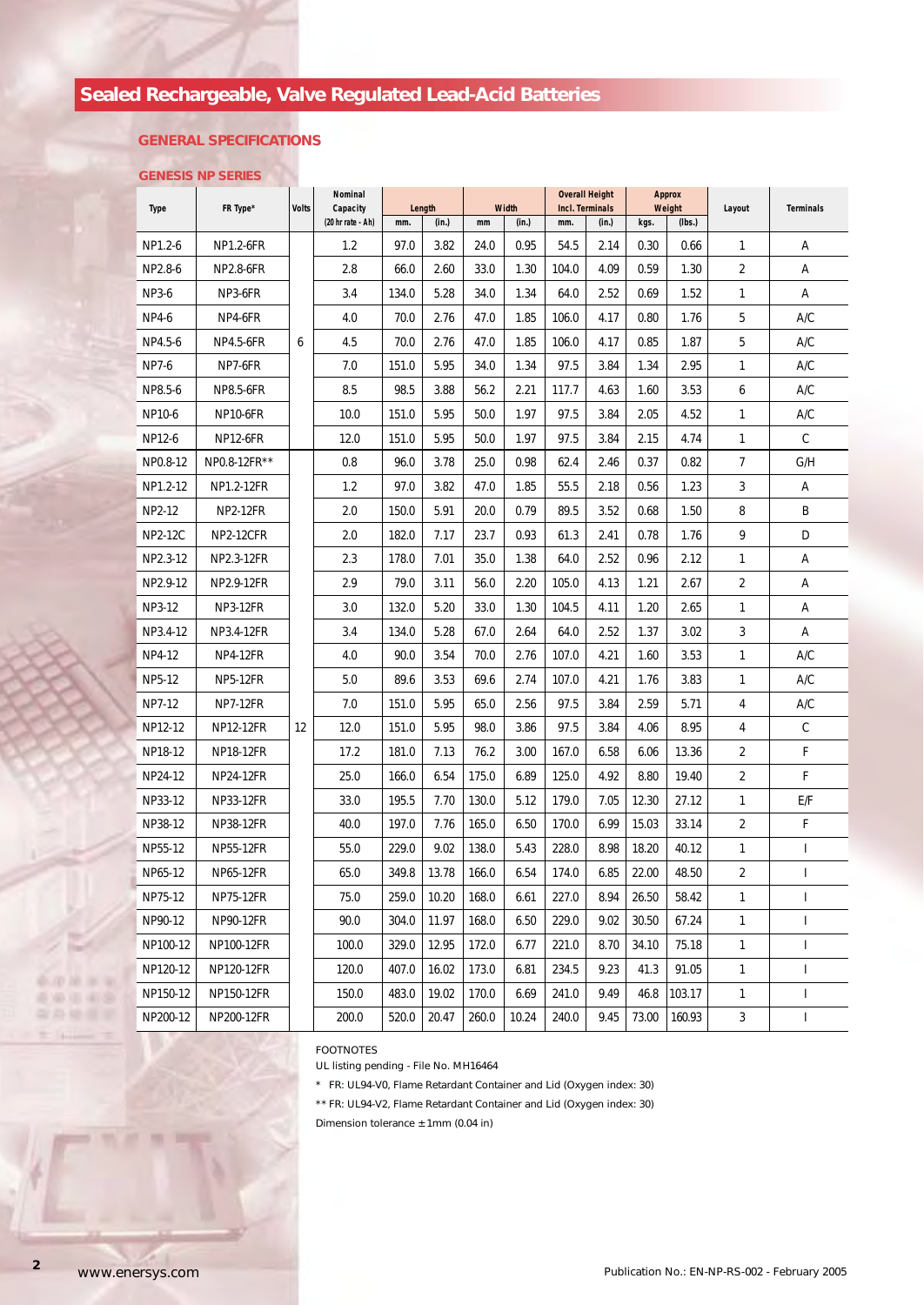## *Range Summary*





#### **Charging**

- **•** Standby use: Apply constant voltage charging at 2.275Vpc (or 2.25–2.30Vpc).
- **•** Cyclic use: Apply constant voltage charging at 2.40-2.45Vpc. Initial charging current should be set at less than 0.25CA.
- **•** Top charge: Product in storage (ambient temperature 25°C/77°F) requires a top charge every six months. Apply constant voltage at 2.40Vpc, initial charging current should be set at less than 0.1CA for 15 to 20 hours.

#### **Discharge**

- **•** Stop operation when voltage has reached the minimum permissible voltage. Recharge immediately.
- **•** Do not operate at 6CA or more current continuously.

### **Storage**

- **•** Always store battery in a fully charged condition.
- **•** If battery is to be stored for a long period, apply a recovery top-charge every 6 months.
- **•** Store batteries in a dry and cool location.

#### **Temperature**

• Keep within ambient temperatures of -15°C to 50°C for both charging and discharging.

#### **Incorporating battery into equipment**

- **•** Encase battery in a well ventilated compartment.
- **•** Avoid installing battery near heated units such as a transformer.
- **•** House the battery in the lowest section of the equipment enclosure or rack to prevent unnecessary battery temperature rise.

#### **Others**

- **•** Avoid terminal short circuit.
- **•** DO NOT expose to open flame.
- **•** Avoid setting batteries in environments which can cause direct contact to petrol, paint thinner, organic solvents, synthetic resins, oil, etc.

**3**